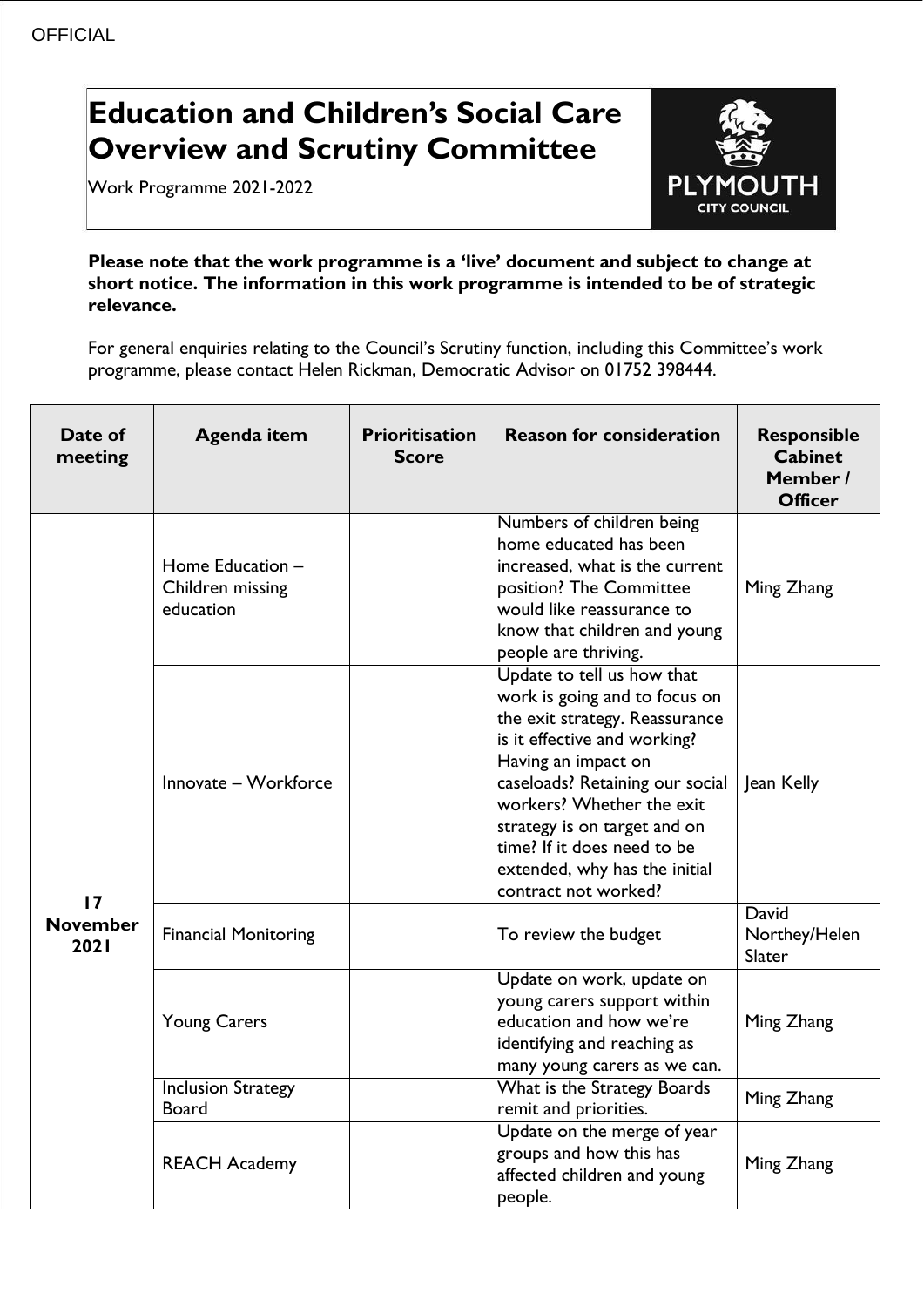| Date of<br>meeting                                                      | Agenda item                                                          | <b>Prioritisation</b><br><b>Score</b> | <b>Reason for consideration</b>                                          | <b>Responsible</b><br><b>Cabinet</b><br>Member /<br><b>Officer</b> |
|-------------------------------------------------------------------------|----------------------------------------------------------------------|---------------------------------------|--------------------------------------------------------------------------|--------------------------------------------------------------------|
|                                                                         | <b>COVID Update</b><br>(Verbal)                                      |                                       | Update from Education and<br>Children's Social Care.                     | Ming Zhang and<br>Jean Kelly                                       |
|                                                                         |                                                                      |                                       |                                                                          |                                                                    |
|                                                                         | Home to School<br>Transport                                          |                                       |                                                                          | Ming Zhang                                                         |
|                                                                         | <b>CSE Update / Missing</b><br>and Child Exploitation<br>action plan |                                       |                                                                          | Jean Kelly                                                         |
|                                                                         | <b>School Attainment</b>                                             |                                       |                                                                          | Ming Zhang                                                         |
| 16 February<br>2022                                                     | <b>Children's Mental</b><br><b>Health Select</b><br>Committee update |                                       |                                                                          | Councillor<br>David James                                          |
|                                                                         | Everyone's Invited<br>Review - What have<br>schools done?            |                                       |                                                                          | Ming Zhang                                                         |
|                                                                         | Care Leavers and<br>Barnardo's Care<br>Journeys                      |                                       |                                                                          | Jean Kelly                                                         |
|                                                                         | Early Years                                                          |                                       | Landscape and what it looks. What<br>impact is the board hoping to have? | Ming Zhang                                                         |
|                                                                         | <b>Financial Monitoring</b>                                          |                                       |                                                                          | David<br>Northey/Helen<br>Slater                                   |
|                                                                         |                                                                      |                                       |                                                                          |                                                                    |
|                                                                         |                                                                      | Items to be scheduled                 |                                                                          |                                                                    |
|                                                                         |                                                                      | Review report - Adopt South West      |                                                                          |                                                                    |
| <b>Select Committee Reviews</b>                                         |                                                                      |                                       |                                                                          |                                                                    |
| Regional Schools Commissioner                                           |                                                                      |                                       |                                                                          |                                                                    |
|                                                                         |                                                                      | Early Years                           |                                                                          |                                                                    |
| Changes to pupil premium                                                |                                                                      |                                       |                                                                          |                                                                    |
| <b>Finance Monitoring</b><br><b>Sufficiency Strategy for Placements</b> |                                                                      |                                       |                                                                          |                                                                    |
| Children in Care and Foster placements review (6 months)                |                                                                      |                                       |                                                                          |                                                                    |
| Unregulated placements                                                  |                                                                      |                                       |                                                                          |                                                                    |
| Out of Hours Reshaping                                                  |                                                                      |                                       |                                                                          |                                                                    |
| <b>Education Improvements</b>                                           |                                                                      |                                       |                                                                          |                                                                    |
| Plymouth Education Board and Work programme                             |                                                                      |                                       |                                                                          |                                                                    |
| Changes to Pupil Premium                                                |                                                                      |                                       |                                                                          |                                                                    |
| To be                                                                   |                                                                      |                                       |                                                                          |                                                                    |
| scheduled                                                               |                                                                      |                                       |                                                                          |                                                                    |